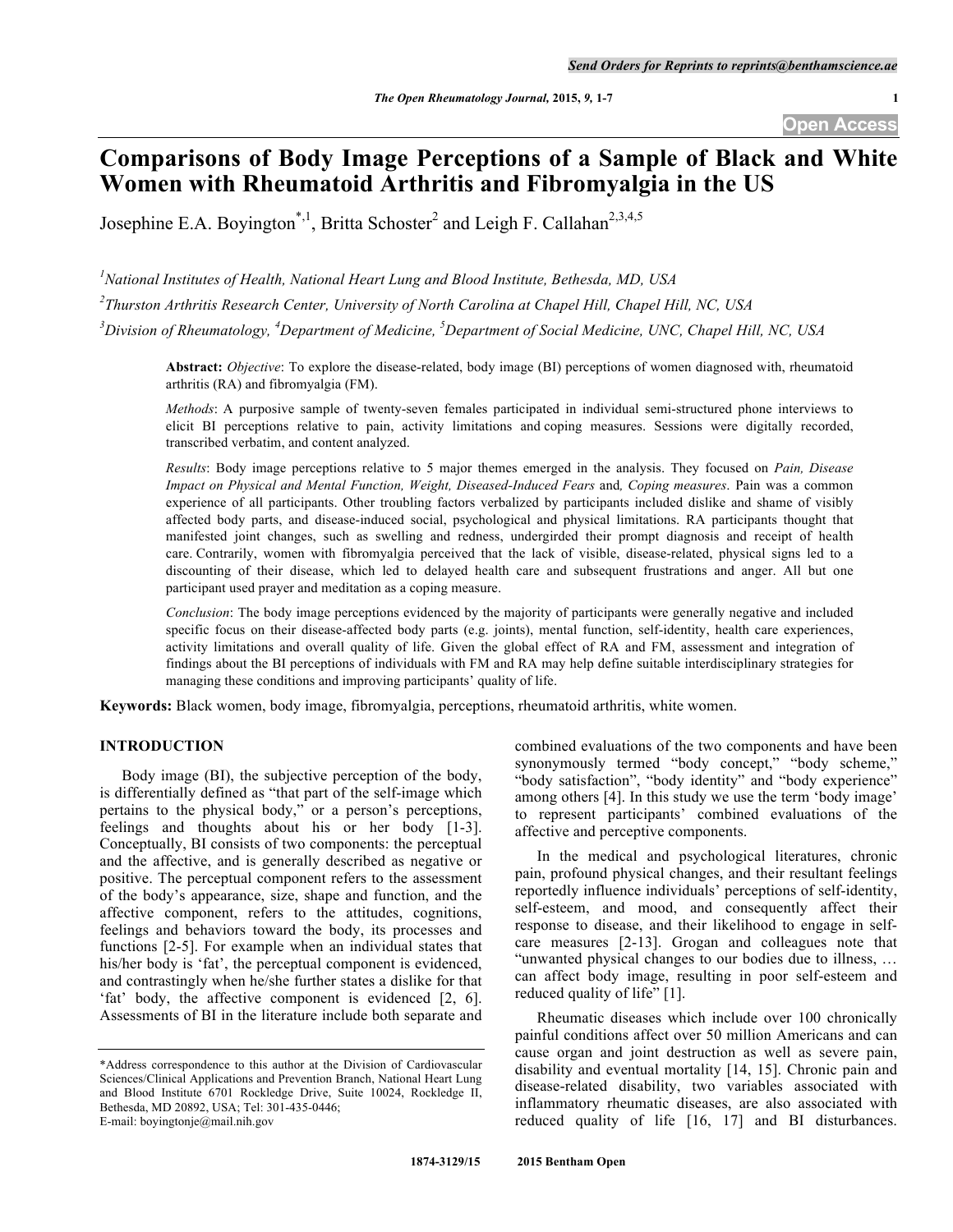Monaghan and colleagues report that knowledge about BI perceptions of individuals with rheumatic conditions is sparse, and Lotze and Mosley note that specific knowledge about BI perceptions and pain is little known outside of conditions resulting in amputations, or in complex regional pain syndrome (CRPS) studies [3, 18]. CRPS is a condition that generally affects pain perception in major regions of the body such as a limb or the spine. Taleporos and Mccabe further note that investigations of the impact of physical disability on BI have been largely neglected [19]. Current literature indicates that the majority of inflammatory diseasefocused BI studies have mainly targeted conditions with visible deformities, (rheumatoid arthritis, systemic lupus, erythematosus and ankylosing spondylitis) [12, 13, 18, 20], and have generally reported on Caucasian participants [13, 18, 20]. As a result Monaghan *et al*. have specifically called for further investigation in other types of populations affected by rheumatic conditions [18]. The goal of this study was to understand the body image perceptions and experiences of black and white females with doctordiagnosed, Rheumatoid Arthritis (RA) and/or Fibromyalgia (FM), two of the more common, painful and debilitating rheumatic conditions that affect women.

# **METHODS AND MEASUREMENT**

## **Recruitment**

Since this study was about understanding the body image perceptions of women with two types of rheumatic conditions, the only inclusion criteria was that participants self-identify as either a black or white female, with doctordiagnosed RA or FM or both. We drew our participant samples from the Musculoskeletal Disease (MSK) research database and from a local rheumatology clinic (the Daughtridge Arthritis Clinic, North Carolina). The MSK is a University of North Carolina (UNC) research database with contact information for 2075 individuals with doctordiagnosed musculoskeletal diseases, who previously consented to, participate in future community-based research studies. In 2007, only 60 of candidates in the database were black females with doctor-diagnosed RA or FM. In fact, at the time of this study, the database had stopped recruiting participants and participants' contact information were not being updated. Given this limitation we therefore selected all 60 of the black females with RA or FM, and added an additional 60 white females (selected in alphabetical order by surname) with RA or FM, to form our target recruitment pool. To this pool of 120 individuals, we mailed recruitment letters describing the study's purpose and duration, participants' expected commitment and a toll free contact number for the study. We followed up two weeks later with a phone call during which we ascertained participants' receipt of the letter, clarified questions about the study and determined their willingness to participate. For interested individuals, we telephone-consented them during the initial phone call and scheduled them for a later phone-interview. We were only able to reach thirteen whites and two (2) of the 60 blacks drawn from the MSK database. We therefore added a local rheumatology clinic with a high population of black patients as a recruitment site. From there we recruited 12 additional black patients, giving us a total sample of 13

white and 14 black females. The study was approved by the UNC institutional review board.

#### **Interview**

We used a study-developed semi-structured, in-depth interview guide to conduct twenty-seven separate, 45 to 90 minute, disease-focused, phone interviews. Questions in the interview guides were based on findings in the literature about body image perceptions and painful chronic conditions. We collected demographic and medication data *via* a self-reported survey that preceded the interview, and then used the interview questions, with appropriate probes, to examine participants' BI experiences in three areas of interest, namely: disease-related pain, activity limitations, and coping measures. A hired transcriptionist and the first author both transcribed the audiotaped sessions verbatim into textual documents.

## **Analysis**

Our analysis of the textual interview data involved first reading through the transcripts in their entirety to gain a general understanding of participants' experiences. We then re-read the texts and coded them using codes previously generated from the interview guide and subsequently generated from themes arising from participants' responses. Mirroring the color coding approach in *ATLAS.ti 6* qualitative data analysis software [21] we assigned separate colors to each code to create a visual map. All textual documents were coded by the first and second authors. To ensure reliability and validity of the coding scheme, the initial coding was independently done, then the coded texts were reviewed together and discrepancies resolved through face to face discussions. After developing consensus on the coding results, we then used the color-generated maps to examine participants BI perceptions within and across conditions (FM or RA) and across emergent themes.

# **RESULTS**

#### **Demographics**

This sample of 27 females (13 whites and 14 blacks) ranged in age from 42-77 years. Almost two-thirds were married and college educated (65.4%). Slightly more than a third (38.5%) were employed full-time (Table **1**). There were in total 10 RA, 11 FM and 6 FM-RA participants and those with RA were slightly older than those with FM and FM-RA (Table  $2$ ). In the findings below women  $\leq 60$  years are referred to as younger women, and those above 60 years old older women. All participants reported concomitant, inflammatory diagnoses such as either, osteoarthritis, sarcoidosis, inflammatory bowel syndrome, neck, back or spine conditions. Six women, four of whom were black, reported FM as a comorbid condition that existed with RA. The mean disease duration for all participants was  $12.4 \pm 10.2$ years. Except for one individual, all participants also reported at least one of the following non-rheumatic, comorbid condition: depression, diabetes, hypertension, leaky bladder, fluctuating potassium levels, esophageal spasm and allergies. Disease-specific demographics are detailed in Table **2**.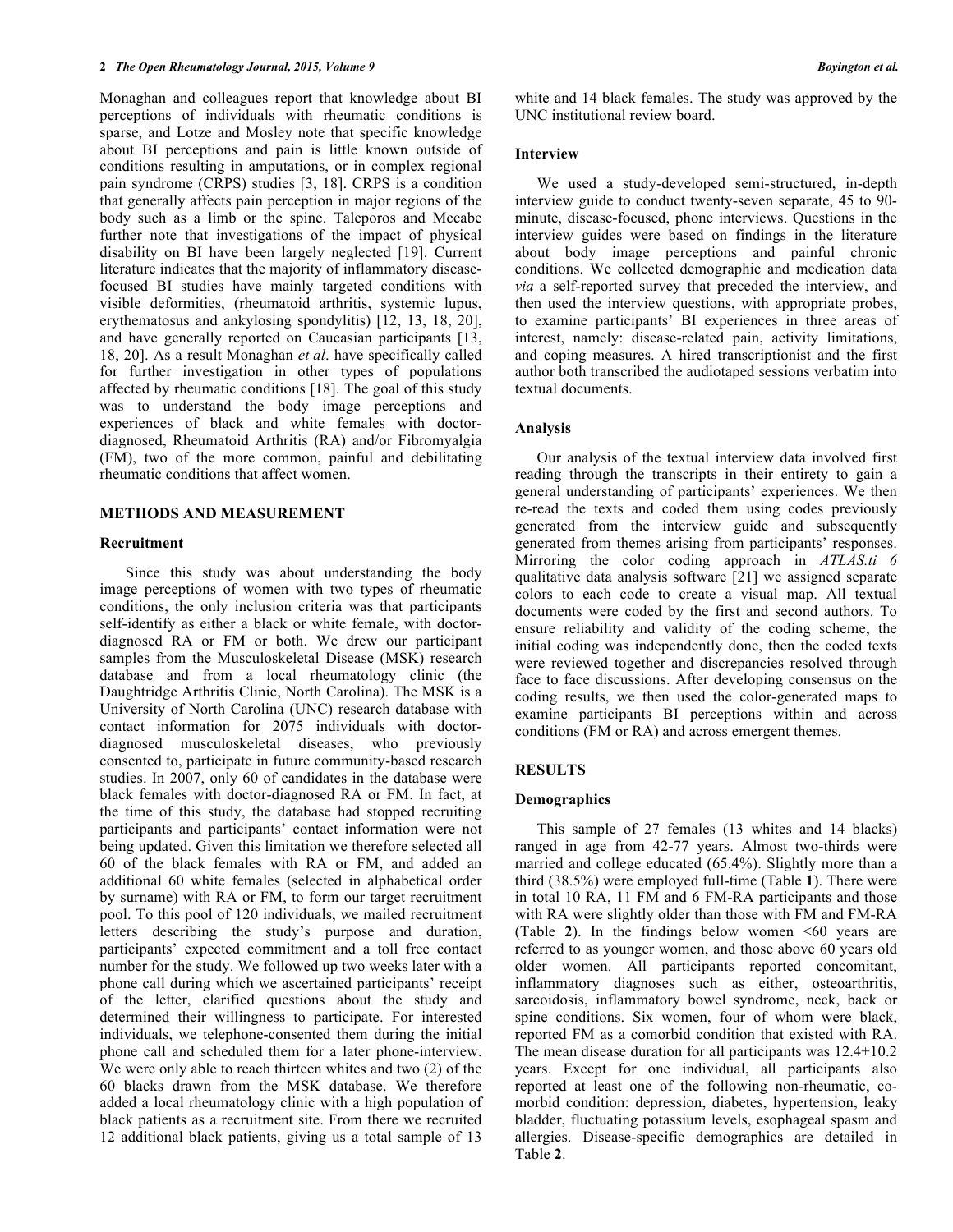**Table 1. Overall and race-specific demographics.**

|             | Overall<br>Sample | Black<br>Participants | White<br><b>Participants</b> |
|-------------|-------------------|-----------------------|------------------------------|
| Sample Size | $27(100\%)$       | 14 (51.9%)            | $13(48.1\%)$                 |
| Age         | $55.9 \pm 9.1$    | $54.5 \pm 10.9$       | $57.5 \pm 6.9$               |
| Employed    | 10(37%)           | $11(78.6\%)$          | $6(46.2\%)$                  |
| Married     | $17(63.0\%)$      | $8(57.1\%)$           | $9(69.2\%)$                  |
| BMI         | $34.3 \pm 6.9$ ,  | $36.4\pm 6.2$         | $31.8 \pm 7.0$               |

**Table 2. Demographics by disease group.**

|                       | RA<br><b>Participants</b> | FM<br><b>Participants</b> | <b>FM-RA</b><br>Participants |
|-----------------------|---------------------------|---------------------------|------------------------------|
| Sample Size           | 10                        | 11                        | 6                            |
| Race: Black           | $5(50\%)$                 | $5(45.5\%)$               | 4(66.7%)                     |
| Race: White           | $5(50\%)$                 | $6(54.5\%)$               | $2(33.3\%)$                  |
| Age                   | 58.8±9.1                  | $55.3\pm8.6$              | $52.3 \pm 9.8$               |
| Employed              | $5(50\%)$                 | 7(63.7%)                  | $5(83.3\%)$                  |
| Disease Duration      | $11.7 \pm 11.0$           | $16.4 \pm 10.2$           | $6.0 \pm 5.1$                |
| <b>Marital Status</b> | $6(60.0\%)$               | 7(72.7%)                  | $3(50.0\%)$                  |
| BMI                   | $33.3\pm 6.4$             | $33.6\pm 6.5$             | $38.1 \pm 8.7$               |

# **Interview Findings: Perceptions About Body Shape, Pain, Appearance and Coping**

## *Pain*

For both FM and RA participants, pain was the initial and primary symptom of disease onset. It was described as acute, localized, and immediately debilitating for people with RA, and gradual, generalized and progressively debilitating for people with FM. Younger participants with RA reported a rapid onset of pain, that was physically debilitating. Older black participants with RA reported that arthritis pain and related limitations were an expected part of aging, and were the least bothered by their pain symptoms. For RA participants, the joint swelling and joint stiffness which accompanied their pain onset was seen as the primary reason for seeking and receiving care. Contrastingly, participants with FM and those dual-diagnosed with FM-RA reported that they too pursued care because of progressive and debilitating pain, however, the lack of visible, physical signs of disease led to a discounting of their reported experience. As such they reported feelings of frustration, anger and helplessness due to their delayed medical care. Sample verbatim perceptions are listed in Table **3**.

# *Disease Impact on Physical and Mental Functions*

Compared to RAs, FM participants reported more profound impact of fibromyalgia symptoms on their physical, emotional, mental functions and social roles. Individuals with RA surmised that with treatment, their pain was manageable. However, they also thought that swelling and joint stiffness, would continue to affect their future

function and appearance. Using descriptors such as 'crooked joints', 'bent back', 'smallish looking legs' and 'large body' (prednisone side-effect) they described their personal perceptions of their affected bodies and noted that decreased body strength, decreased joint flexibility and visible changes in the look and shape of their bodies made them feel embarrassed in public.

## **Table 3. Exemplar perceptions - related to pain and the health care experience.**

*":… the first day I went to him, he saw the state I was in … he check all my fingers, and my feet, and my knee was swollen up so much and everything, and all he said was you have rheumatoid arthritis and he had known what I had right there." (Black RA) "..I had a devil of a time convincing people that you know something was physically wrong with me. And because they gave me all kinds of x-rays and tests and they never could find anything with this pain thing..." (Black FM) "I mean you know just like I told you it's hard to get your family to understand, your employers…you go to work everyday even though you're in pain. Nobody knows you're in pain." (White-FM) "…it took them a year to diagnose what was wrong with me because they said I had sero-negative rheumatoid arthritis because all my lab tests were normal. All my x-rays were normal…. And for a year, they treated me as if I was drug seeking. And wouldn't give me anything… And I finally I told him {my doctor} I said I'm sorry I'm not deformed for you. I'm sorry the lab tests are not abnormal for you.." (White FM) "I just don't know where to go and I'm really, like the rheumatologist, he didn't give me a whole bunch to go on…. I don't think that a lot's being done to help me get better but just to make the pain go away."(Black-FM) "Society thinks that it's all in your mind…Honey, I've been trying to get disability for 10 years now, and nothing. I have had appeals, I've been before a judge and the first thing he asked me had I had surgery and he denied me…And it blew my mind…I mean you know how hurtful is that?" (Black-FM)*

Contrastingly, FMs listed an assortment of additional symptoms including numbness of extremities, intense fatigue, irritable bowel syndrome, overactive bladder, restless leg syndrome, dry mouth, frequent forgetfulness, sleep alterations, and inability to concentrate, as very troubling. Among these, forgetfulness and the inability to concentrate were noted as most frightening, and was labeled "fibro fog." It was perceived to be related to both the disease and a side-effect of medications and deemed, by FMs, as the primary cause of their inability to carry out activities of daily living. See Table **4** for representative disease impact statements.

#### *Weight Gain*

Both groups of participants reported excess weight gain, perceived it as negative and related it to their disease experiences. Individuals with RA stated that fatigue and stiffness, and to a lesser extent pain, prevented physical activity and thereby led to weight gain. Contrastingly, FMs perceived that uncontrolled pain, fatigue, and their prescribed medications led to their weight gain. In describing their bodies, RAs focused on the attractiveness of specific body parts, whereas FMs focused on the function of the whole body. A sampling of participants' appearance and weight related perceptions are listed in Table **5**.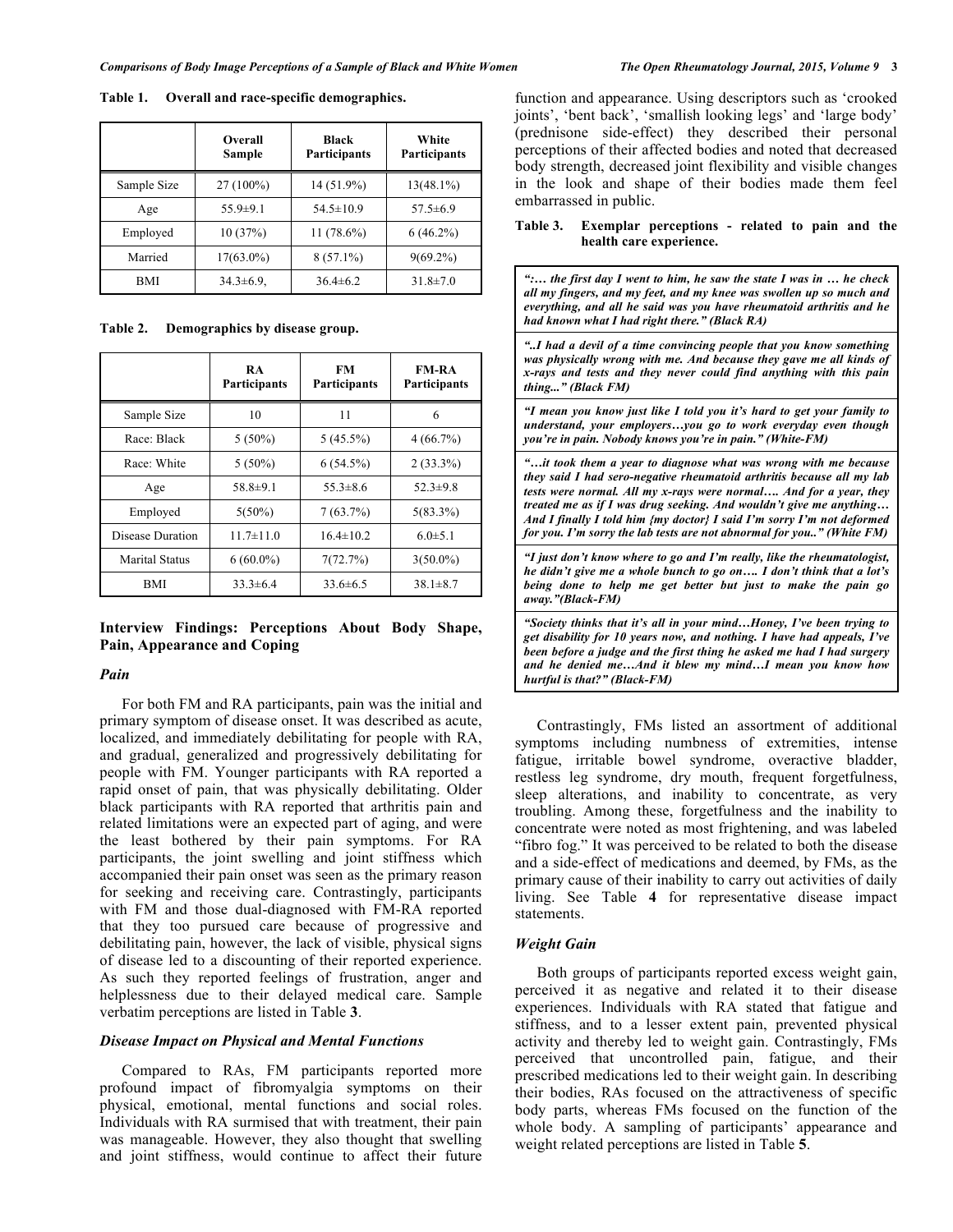## **Table 4. Exemplar perceptions related to Disease impact on physical and mental functions.**

*"It's just like you're in a shell or something and you can't get out of it. It's just bad honey. I pray you never get it."(Still Crying – Black-FM-RA)*

*"An old woman, in pain… Well I am 46, I will be next month and I feel 106." (Black FM-RA)*

*"Emotionally….it was just frustrating that my joints didn't work as well. Ah it made it difficult for me to exercise… so it's just been frustrating. I think, I was, when my hands were so swollen…very selfconscious about my left hand. And when, my friends would notice, I would sort of hide it." (White-RA)*

*".. it's like being an infant in some of the regards of what you're capable of doing and not doing." (White-FM)*

*"I think well… definitely my hands were prettier. My knuckles weren't so fat and I didn't have like the bunion type things on my feet and could wear, you know pretty dainty little shoes like sandals, and heels, and things. And I don't wear those anymore because they're uncomfortable." (White RA)*

*"With RA since it's in my hands, it's visible and I don't like it when I'm in a flare-up and people say, oh my god, look at your hands, you know.. I'm not crippled though to the point like I say, you've seen people with their hands in a curling fashion you know." (White-RA)*

**Table 5. Exemplars of perceptions related to weight.**

*"I feel like [the disease] that's part of the reason I've gained weight. I was much slimmer because I was so active. I used to go out dancing and it's just hard to do those kinds of things anymore because not so much the pain anymore because the medication alleviates that, but I just don't have the kind of stamina that I used to have, and I think that is definitely the rheumatoid arthritis…I've put on probably 35 pounds since I got the rheumatoid arthritis." (White RA)*

*"I used to do some modeling. I was very, very fit, very good posture, and it's okay now. But it's not as it used to be in terms of weight. It's just so much more than I wish it was." (Black-FM-RA).*

*"I think you know that I could look so much better, if I would lose weight. Posture, my posture could be better but I never think about my posture. …But my body as far as it goes I feel like I could look so much better, as a result I think I would look younger and that that's how I feel about it…It's just in my own head where I feel like I would like to be considered more normal. I don't want to know that I have a problem or disease or…well, that's sounds severe doesn't it. I wouldn't say I'm not normal simply because I'm not crippled but I wouldn't say not normal I would say it makes me feel like I have a flaw. That works probably better to describe it." (White RA)*

# *Disease-Induced Fears*

With the multiple symptoms experienced by FMs, they often felt like they were not in control of their bodies and were fearful about this. Overt fears they verbalized included the 'fear of traveling' -because of uncertainties about bowel and bladder control-, 'the fear of getting stuck' in compromised situations (i.e. in public lavatories) because of joint stiffness, numbness and pain, and most alarming for them, the 'fear of being invalid' at a young age and becoming totally dependent on others for their care. FMs perceived their whole bodies as deteriorating, and used terms such as 'old' and 'infantile' to describe their bodies. To inject a measure of control into their lives, they reported using many types of alternative health options such as massage, meditation, chiropractors, feldenkrais, etc. to

manage their symptoms. In contrast, participants with RA mostly feared falling, being crippled in the future, and developing resistance to their medications. To reduce the possibility of drug resistance, both black and white RAs reported that they only took their medications when they thought it was absolutely needed, so that their bodies did not get too used to the medicines. See exemplar comments in Table **6**.

## **Table 6. Exemplars of perceptions related to disease induced fears.**

*"It's everything you've got to do… I can't get up off of some toilets (NUMBNESS)… is there a bathroom close enough I can get to (IRRITABLE BOWEL)? Am I going to have to stand for any length of time (FATIGUE)? Am I going to have to sit in a really hard chair for any period of time (PAIN AND NUMBNESS)? I mean it's everything. Things that other people don't even think about… It's everything you've got to do. I can't open a jar. I can't open a bottle of pop. I can't get up off some toilets. I've been stuck when we were traveling where I had to wait until my husband just said what's taking her so long? And I screamed for him to come in and help me up. You're very conscious of going up or down stair…because you can fall…" (White-FM)* 

*"And there's times when I just can't even wrap my brains around anything… I can't follow the train of concentration you know what I'm trying to say?.. And they kept giving me more and more pain medicine. It was so my brain function was not there. I couldn't concentrate to do things. I couldn't even concentrate to sit and read a journal...So it was getting to be fewer and fewer things that I got pleasure out of." (White FM-RA)*

*"Yes I mean I have a lot of fears, I just have a lot of fears that you know I'm going to have to be in an assisted living or like that. That's the way I feel because now I'm only 41 and I have to be helped you know a lot of days., Take doing simple things like taking a bath and washing my hair and I just hate to think what's it's going to be like when I get older" (Black –FM).* 

*"I just I don't know what makes me have a lot of energy … it's hard to explain. Like I said I really don't make plans to do anything because I never know how I'm going to be…I guess it's me. Until I started going to counseling and I guess I was really, I felt this helpless and hopeless and I was real depressed and I cried all the time." (Black-FM)*

# *Coping and Making Sense of it All*

Participants reported various coping measures to deal with their perceived limitations over the course of their disease. For example, all participants with RA and one participant with FM-RA reported that they *pushed their bodies* as a way of maintaining control; and that they tried to separate themselves and their self-identities from their conditions. To separate themselves some participants gave names. e.g. 'Arthur' (for Arthritis) for their conditions. Another coping approach was to compare their experiences to conditions perceived to be more severe and life limiting, for e.g. cancer, and to then conclude that, at least, their conditions were not terminal.

In the course of the interviews, participants also revealed various beliefs they held to try to make sense of their disease experiences. One belief was that an individual can accept and live with their condition by focusing on the mind and spirit and not on the body. This belief was mostly evidenced by participants with RA and the two individuals with FM who reported their symptoms somewhat under control. Another belief expressed by some was that when faced with a chronic condition, after doing all that one can do, one must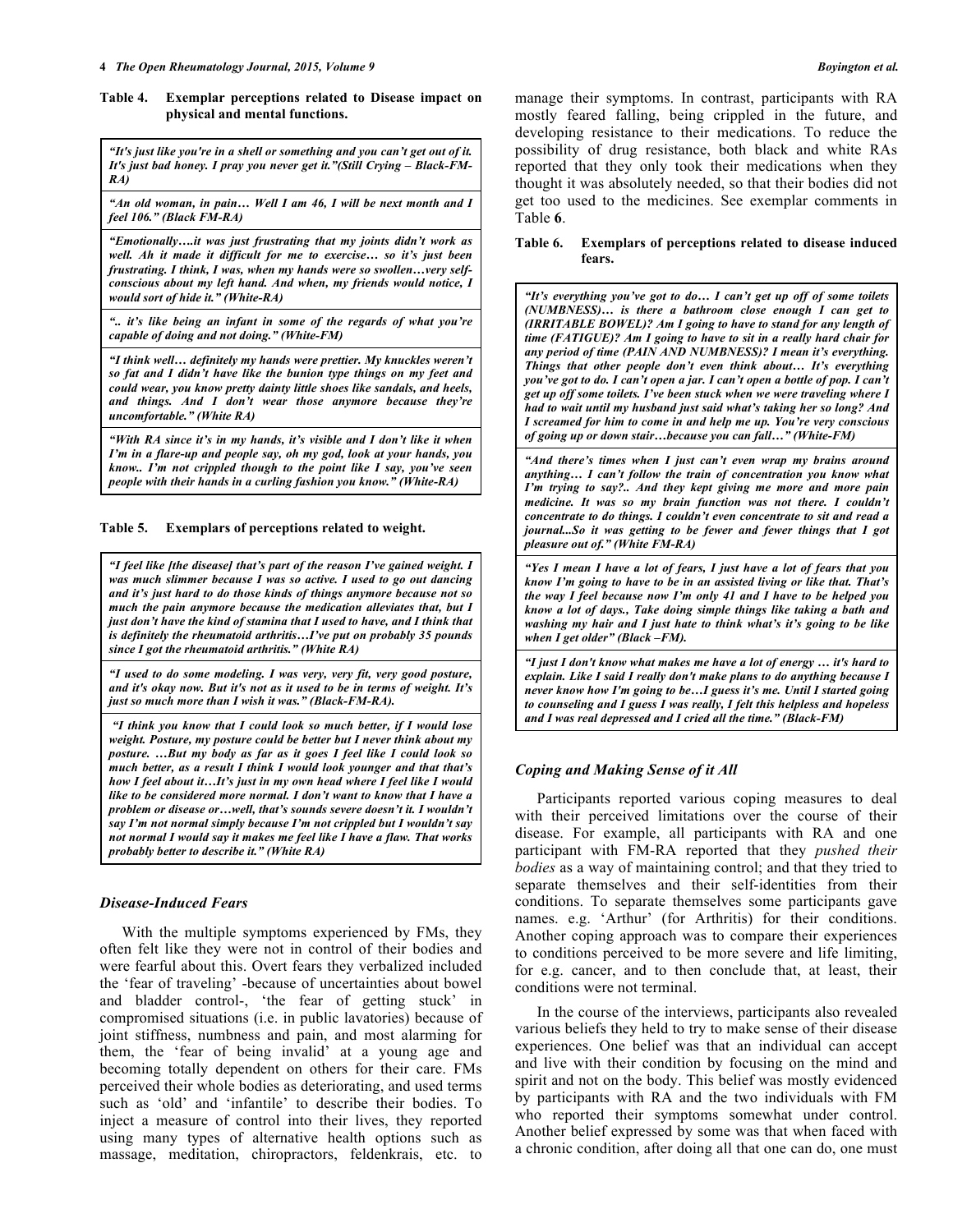surrender and await divine intervention. This belief was mostly evidenced by participants with FM, many of whom reported uncontrolled pain and were frustrated with their medical care. The third belief evident by others was that, whether or not pain was controlled, all things were in the hands of God and under His sovereign control. This view was most commonly expressed by black participants who perceived God as sovereign and reported that pain was an expected part of life. They generally verbalized satisfaction with their current medical care. Irrespective of the belief expressed, all but one participant reported the use of prayers or meditation as a coping strategy. With regards to their disease course, participants with RA generally expected that given the progress of science, there would soon be a cure for RA. However, individuals with FM indicated less positive future expectations. They perceived that they would be disabled early in life and desired to find measures that would enable them to live independently. A sampling of participants' perceptions is listed in Table **7**.

#### **Table 7. Exemplars of perceptions related to coping measures.**

*"…you just have to learn and say to yourself well there are, you know, my God, there are kids in the hospital that have cancer. You know this is like really nothing. This is nothing to what they're going through." (White RA)*

*"I realize that, you know, changes come whether you have arthritis or not. If you live long enough that change is going to come, because the Bible tells us that. It says 'if by reason of strength, we live to be 70 years old, and if we live above that then those years will bring misery and things in our lives and see I am experiencing that now. And I accept that because it is the Word of God. And accepting that I can be as happy as can be." (Black-RA)*

*"Well, it doesn't make you feel very good that you can't do it but by the same token, you have to say well you know at least you are blessed that there is always someone that is in worse condition than you are, so you have to say well you know, this is what I have to deal with." (Black-FM-RA).*

*"You really have to make a change in attitude. And when I say mind over matter, I really mean it. I mind that my body does this and I'm not going to let it get the better of me… You have to give yourself a mindset that you're not going to succumb to it because it would be very easy to sit down in a chair and never get back up again." (White-FM)*

*"For me it is because if I gave in to what my body is doing, I wouldn't do anything. And I wouldn't have any pleasure in my life and you get not to do things." (White FM-RA)*

*"I learned that one thing I could do is separate myself from the pain, you know. I am not the pain. Pain's something that I'm experiencing, something that I have a relationship with, and so therefore we named him "Arthur." (White-RA)*

## **KEY RACIAL DIFFERENCES**

Aside from the disease-specific differences noted, differences in perceptions by race were also evident. First, it was observed that compared to whites, blacks generally focused on the overall outcome of their medical encounterin particular pain relief. Contrastingly, whites focused on the health care-process and often referred to provider communications and lack of follow up care as issues of concern. Similarly, although FMs in both racial groups reported difficulty accessing the health care system for pain relief, once attended to, blacks generally thought that their physicians were doing all they could for them. It should be noted that all but two of the black participants were from the

same specialty clinic. As such, this perception may actually be a reflection of the quality of care that blacks received from a common facility and provider. One example of care process concerns raised by Whites FMs was that they felt they were being sent home with a host of medications for pain and other symptoms and that these medications often incapacitated rather than helped them. They verbalized that the global impact of their condition was not generally assessed after their first visit when medications were prescribed and desired more holistic care. Although both black and whites verbalized concerns about medication side effects, more white RAs and FMs stated that they would prefer to deal with the condition than with the side effects of medications that impacted their function. This was not verbalized by most black females who, although concerned about side effects, did not think that avoiding medication was an option. It is again important to note that the majority of the black participants were treated at one local rheumatology clinic and as such this perception may again be a reflection of their common exposure to the same provider. All participants reported that they controlled their conditions by medicating as needed and not always as prescribed. Some white RAs reported that they used medications to structure their day – allowing them to engage in social activities when needed, whereas one black FM reported not taking her FM pain medication on work days because it incapacitated her. She preferred to be in pain rather than incapacitated and unable to work. Compared to white females  $(n=5)$  with RA, black females  $(n=5)$  were more likely to perceive RA as a natural course of life, an expected condition of aging, or an evidence of a having a longer life span, and were less likely to report feeling distressed by their loss of function over time. They were also more willing to request and participate in support groups.

## **DISCUSSION**

Profound physical changes and their resultant feelings reportedly influence individuals' self-perceptions and likelihood to proactively seek and manage their care. In this study of a US sample of black and white females with RA and FM, we document common pain experiences between the two conditions but also note group differences in perceptions and interpretations of disease impact. Our findings confirm that of the eight-European country study [22] and the only other study that examined this issue in a multi-racial, sample in the UK [17]. However, our study further documents reported racial differences in diseaserelated perceptions, something the UK study did not do. For example, one difference between black and whites in our study was that older black RAs accepted pain as a normal part of life and exhibited less bother with their symptoms. This finding is contrary to some studies which report that blacks exhibit higher sensitivity to experimental and clinical pain, including arthritis pain [23-25]. Campbell and colleagues note that ethnic differences in experimental pain may be due to hyper-vigilance on the part of blacks [26]. However, Edwards and colleagues suggest that that interpretation of the racial differences in pain reports is difficult because of to the complexity of ascertaining disease severity and medical management of patients' conditions. Rahim-Williams *et al*. [27] in their systematic review of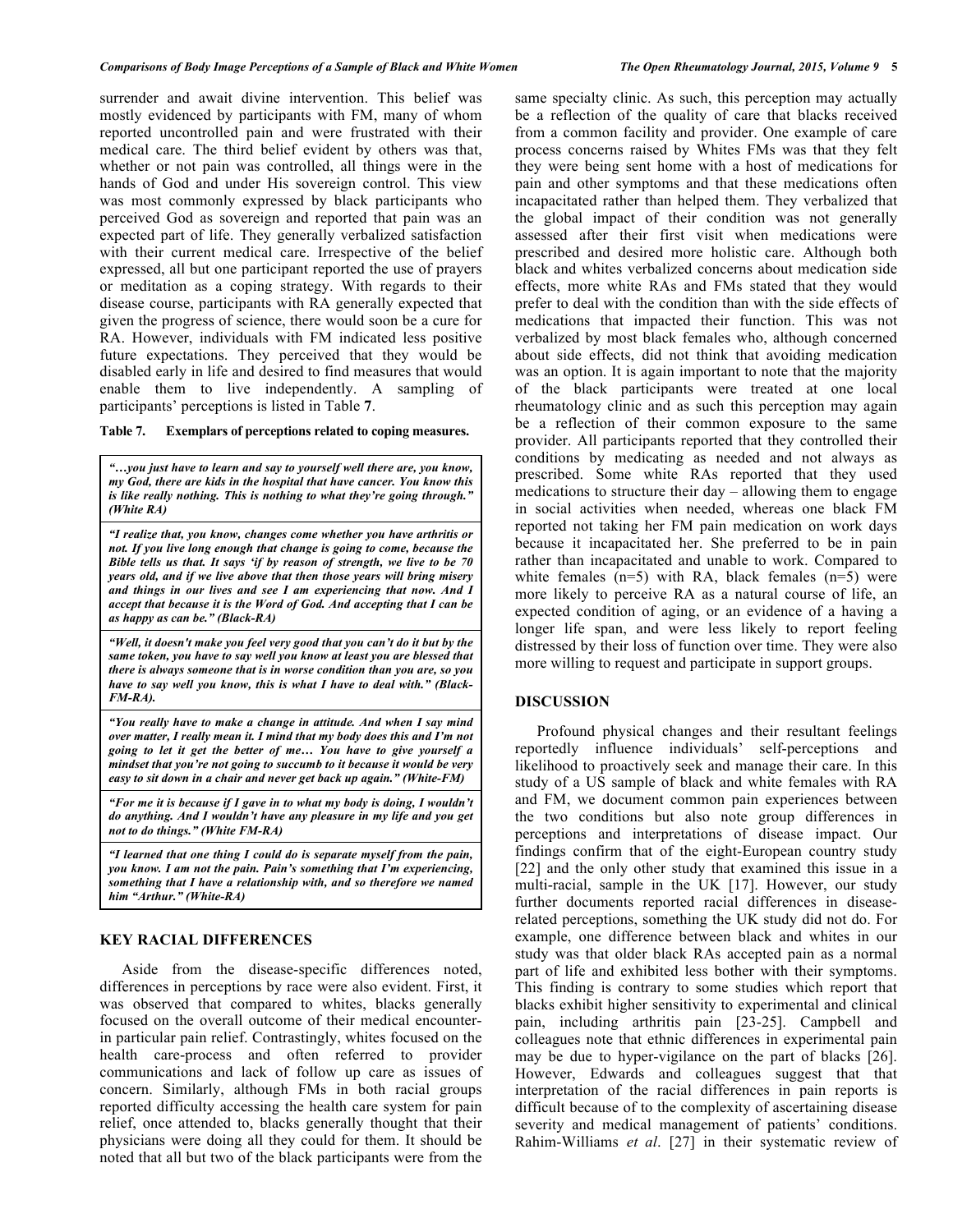ethnic differences in pain reports conclude that even though there are potentially important ethnic differences in pain perception and reporting, these findings should not just be noted, but should be used to inform care for the various affected patient populations. In our current study, 12 of the 14 black participants were drawn from a musculoskeletal clinic and were under direct treatment by a common rheumatic disease specialist at the time of their interview. It is quite likely that the perception of 'least bother' evidenced by this older segment of black RA participants may have been because of receipt of adequate care at the MSK specialty clinic, which was devoted to their disease condition.

The discounting of disease experiences reported by FMs, in this study, has also been quantified in recent literature [28- 30]. Using objective measures, Kool and colleagues observed that perceptions of invalidation or discounting were higher for FMs than for RAs and concluded that reasons for this may be due to lack of knowledge about the disease on the part of health care providers, incomplete and ineffective treatment strategies for the condition, and that FM is not high on the priority lists of serious conditions for health care providers [29]. In the previously referenced study of subjects in eight different European countries [22] similar fears, as reported in our study, were documented, suggesting that the perceptions and interpretations of the effect of the chronically, painful rheumatic conditions examined in these studies are not culture-bound.

Finally, the mean BMI in our study indicated an overall obese sample. Although, there has been much written about body image and obesity, little is known about the interaction between obesity-related and inflammatory-disease-related body image perceptions. At the time this qualitative study was conducted, obesity was not featured much in the rheumatic disease literature. In fact, available evidence from population level data dealt mostly with the causal relationship between obesity and isolated rheumatic conditions, for example osteoarthritis [31]. However, in December 2012, a special theme issue of "Obesity and the Rheumatic Diseases" – was published in the journal *Arthritis Care & Research*. None of the articles, however exclusively focused on body image perceptions, thus underscoring a continued need for further exploration of body image issues in populations with rheumatic diseases. This study although informative, has several limitations. They first include the low participant numbers which led to the need to supplement the original sample size by recruiting from a local rheumatology clinic. Second, the fact that this was a qualitative study means that the findings are subjective and not quantifiable per se. Third there may have been selection bias in that the inability to reach a large proportion of the original target sample may have been either due to differences in the groups. In fact we were unable to reach many of the participants because of non-functioning phone numbers. It is possible that the unreached group of individuals is demographically different than those who were reached and consented to participate. Lastly this study lacked the clinical records and hence documentation of the disease activity of each patient, and as such could not link disease data to patients' reports. In spite of these limitations however, this study adds valuable insights about the body image perceptions of people with two painful inflammatory

and rheumatic conditions and findings could help inform ancillary support therapies for people dealing with these conditions.

# **CONFLICT OF INTEREST**

The authors confirm that this article content has no conflict of interest.

# **ACKNOWLEDGEMENTS**

We sincerely thank the staff of the Daughtridge Arthritis Clinic, NC, who assisted with the participant recruitment for this study. This study was funded by a NIAMS Diversity Supplement to grant number R01 AR053989 that provided support for the study and for the primary author. Ms. Schoster and Dr. Callahan were both supported by NIAMS grant # R01 AR053989.

## **REFERENCES**

- [1] Grogan S. Body image and health: contemporary perspectives. J Health Psychol 2006 11: 523-30.
- [2] Thompson JK. Assessing body image disturbance: measures, methodology and implementation. In: Thompson JK, Ed. Body image eating disorders and obesity: an integrative guide for assessment and treatment. Washington DC: American Psychological Association 1996; pp. 49-81.
- [3] Lotze M, Moseley GL. Role of distorted body image in pain. Curr Rheumatol Rep 2007; 9: 488-96.
- [4] Morrison TG, Kalin R, Morrison MA. Body-image evaluation and body-image investment among adolescents: a test of sociocultural and social comparison theories. Adolescence 2004; 39: 571-92.
- [5] Weber C, Bronner E, Thier P, *et al*. Body experience and mental representation of body image in patients with haematological malignancies and cancer as assessed with the body grid. Br J Med Psychol 2001; 74: 507-21.
- [6] Thompson JK. Introduction: Body image, eating disorders and obesity- an emerging synthesis. In: Thompson JK, Ed. Body Image, eating disorders and obesity: an integrative guide for assessment and treatment. Washington DC: American Psychological Association 1996; pp. 1-20.
- [7] Kraus PL. Body image, decision making, and breast cancer treatment. Cancer Nurs 1999; 22: 421-7.
- [8] Anton SD, Perri MG, Riley JR. Discrepancy between actual and ideal body images; Impact on eating and exercise behaviors. Eat Behav 2000; 1: 153-60.
- [9] Blouin AG, Goldfield GS. Body-Image and steroid use in male bodybuilders. Int J Eat Disord 1995; 18: 159-65.
- [10] McCabe CS, Haigh RC, Shenker NG, Lewis J, Blake DR. Phantoms in rheumatology. Novartis Found Symp 2004; 260: 154- 74.
- [11] Henker FO, 3rd. Body-image conflict following trauma and surgery. Psychosomatics 1979; 20: 812-5.
- [12] Macsween A, Brydson G, Fox KR. Physical self-perceptions of women with rheumatoid arthritis. Arthritis Rheum 2004; 51: 958- 63.
- [13] Gutweniger S, Kopp M, Mur E, Gunther V. Body image of women with rheumatoid arthritis. Clin Exp Rheumatol 1999; 17: 413-7.
- [14] Centers for Disease Control and Prevention (CDC). Prevalence of doctor-diagnosed arthritis and arthritis-attributable activity limitation - United States, 2010-2012. MMWR Morb Mortal Wkly Rep 2013; 62(44): 869-73.
- [15] American College of Rheumatology. Rheumatic diseases in America: The problem, the impact and the answers. Reference: Available from: http://www.rheumatology.org [Accessed on December 23, 2013].
- [16] Walker JG, Littlejohn GO. Measuring quality of life in rheumatic conditions. Clin Rheumatol 2007; 26: 671-3.
- [17] Harding G, Parsons S, Rahman A, Underwood M. "It struck me that they didn't understand pain": the specialist pain clinic